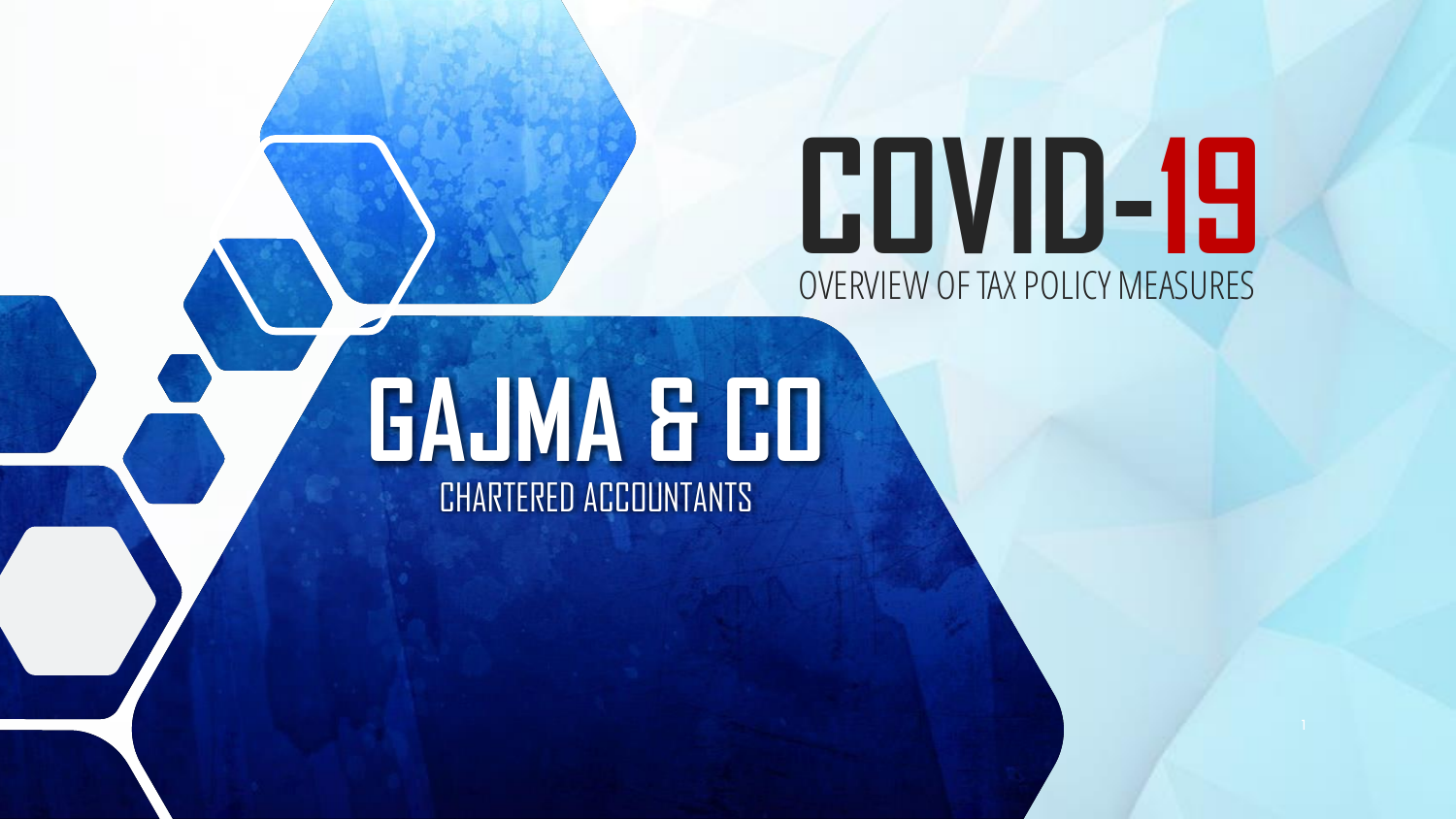# **OVERVIEW OF TAX POLICY MEASURES IN RESPONSE TO COVID-19 PANDEMIC**

The global Covid -19 pandemic is having a profound impact on all aspects of our life. The Department of Inland Revenue and President's Media Division have notified certain tax policy measures that have been taken to address the COVID -19 pandemic. We provide below an overview of the said tax policy measures.

# **CONTENT**

- Income Tax
- Value Added Tax
- Stamp Duty
- Withholding Tax
- Temporary Tax Clearance Certificates
- Economic Service Charge
- Donations to COVID 19 Healthcare and Social Security Fund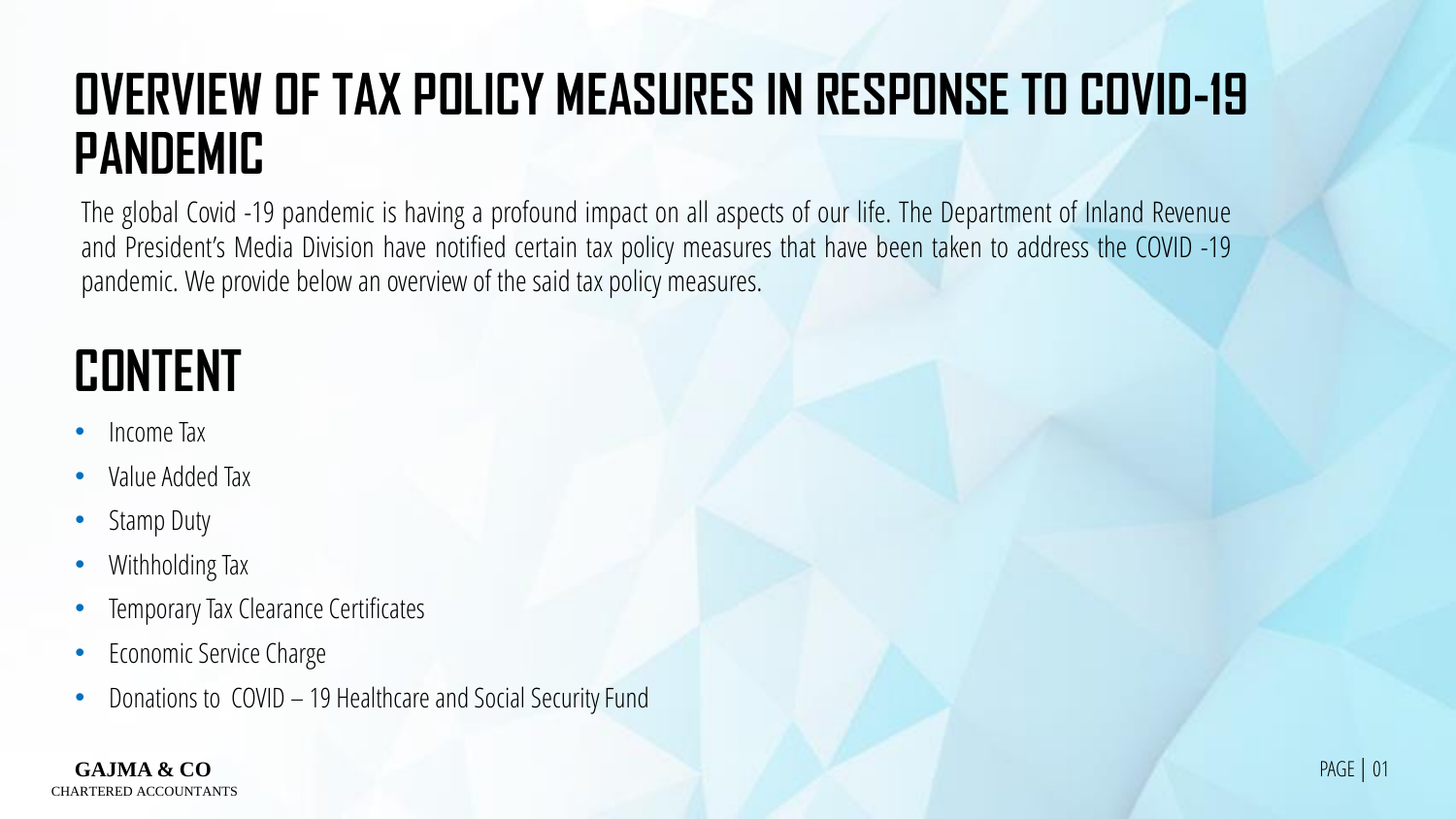## **INCOME TAX – TRANSFER PRICING**

Extension of the date for filing the Transfer Pricing Disclosure Form (TPDF) for the year of assessment 2018/2019

31st March 2020 Allowed to file TPDF up to 30th April 2020

### POLICY MEASURE EXTENDED DATE THE DUE DATE AND DUE DATE DUE DATE OTHER INFORMATION

- Alternative options available to file TPDF
- (i) Taxpayers who filed the return of income through the IRD web portal - Upload the TPDF to the RAMIS

### (ii) Other taxpayers

- E-mail the TPDF to the following e-mail addresses

### Designation Email addresses

Senior Commissioner (Taxpayer Services)

### weerakoon.lmc@ird.gov.lk

Commissioner (CDMU) perera.mkpjss@ird.gov.lk

• TPDF submitted on or before 30<sup>th</sup> April 2020 would be deemed to have been submitted on the date the Tax Return had been submitted.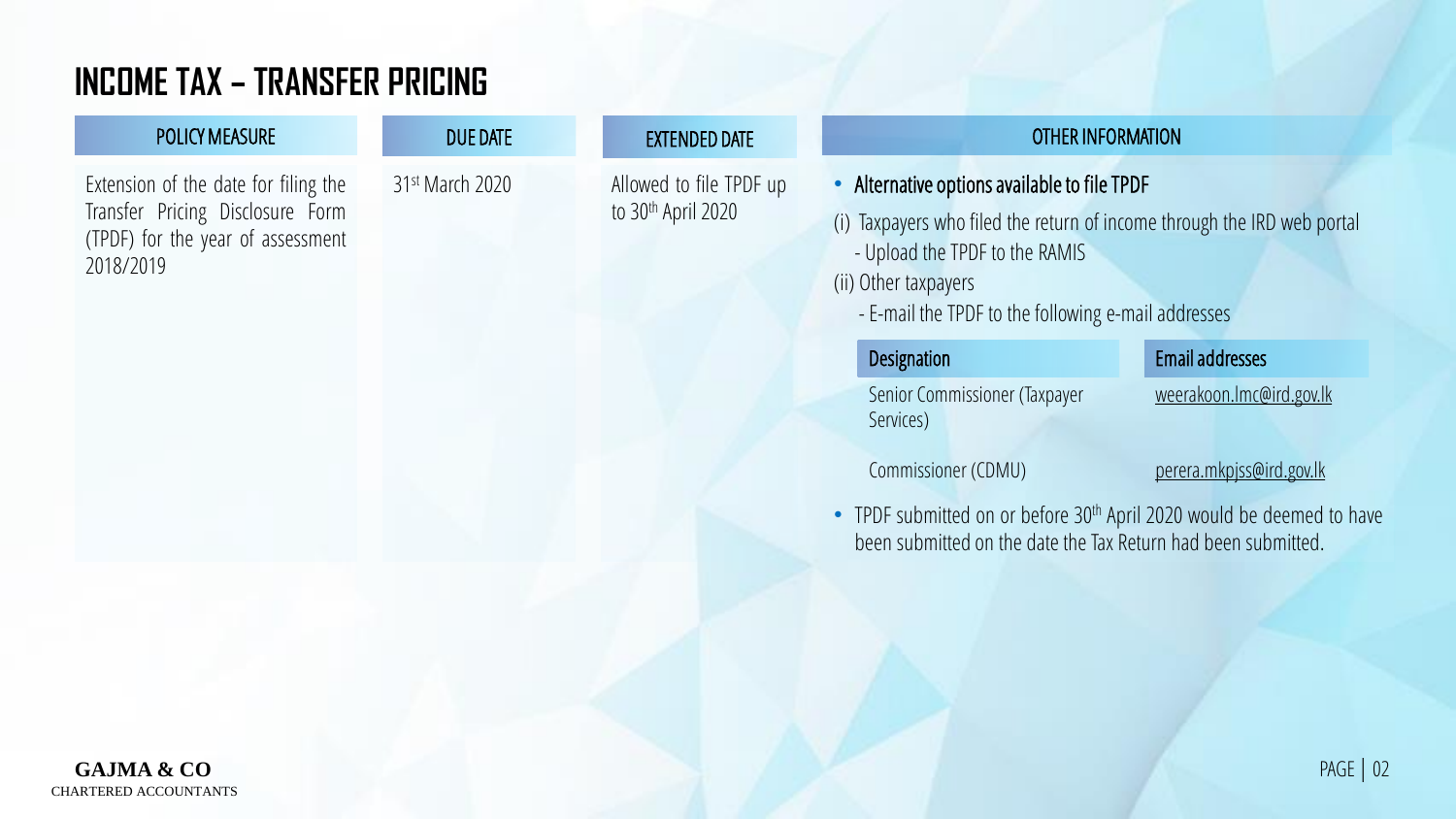# **VALUE ADDED TAX (VAT)**

| <b>POLICY MEASURE</b>                                                                                                                                                                       | <b>DUE DATE</b>                                                                            | <b>EXTENDED DATE</b>                                                                                 |                | OTHER INFORMATION                                                                                                                                            |                   |
|---------------------------------------------------------------------------------------------------------------------------------------------------------------------------------------------|--------------------------------------------------------------------------------------------|------------------------------------------------------------------------------------------------------|----------------|--------------------------------------------------------------------------------------------------------------------------------------------------------------|-------------------|
| Extension of the date for the VAT<br>payments including Financial VAT<br>for the months of February 2020<br>and March 2020                                                                  | • Month of Feb 2020<br>20th March 2020<br>Month of Mar 2020<br>20 <sup>th</sup> April 2020 | Allowed to make the<br>payments up to 30 <sup>th</sup><br>April 2020                                 | be waived off. | Payments made on or before 30 <sup>th</sup> April 2020 shall be deemed as payments<br>made on or before due dates and any penalty auto imposed in RAMIS will |                   |
| Extension of the date for the<br>submission of VAT Return for the<br>month of February 2020                                                                                                 | 31st March 2020                                                                            | Allowed to file the VAT<br>return until 30 <sup>th</sup> April,<br>2020                              |                | Alternative options available to file the VAT return<br>E-Filing facility is available to submit the VAT return                                              |                   |
|                                                                                                                                                                                             |                                                                                            |                                                                                                      |                |                                                                                                                                                              |                   |
| <b>POLICY MEASURE</b>                                                                                                                                                                       |                                                                                            | DATE OF THE EXPIRY OF THE PERMISSION GRANTED                                                         |                | <b>EXTENDED PERIOD/DATE</b>                                                                                                                                  | OTHER INFORMATION |
| Extension of the validity period for the extension<br>letters issued with regard to Credit Vouchers due<br>against the VAT deferred under deferment facility at<br>the point of Customs/BOI |                                                                                            | Validity of the extension letters which will<br>expired before 30 <sup>th</sup> April 2020           |                | Validity period has been<br>extended by one month from<br>the respective expiry date                                                                         | $\bullet$ N/R     |
| Extension of the Validity period for the Temporary VAT<br><b>Registration Certificates</b>                                                                                                  |                                                                                            | The period of validity of the certificates which<br>will expire prior to 30 <sup>th</sup> April 2020 |                | Validity period<br>has been<br>extended till 30 <sup>th</sup> April 2020                                                                                     | $\bullet$ N/R     |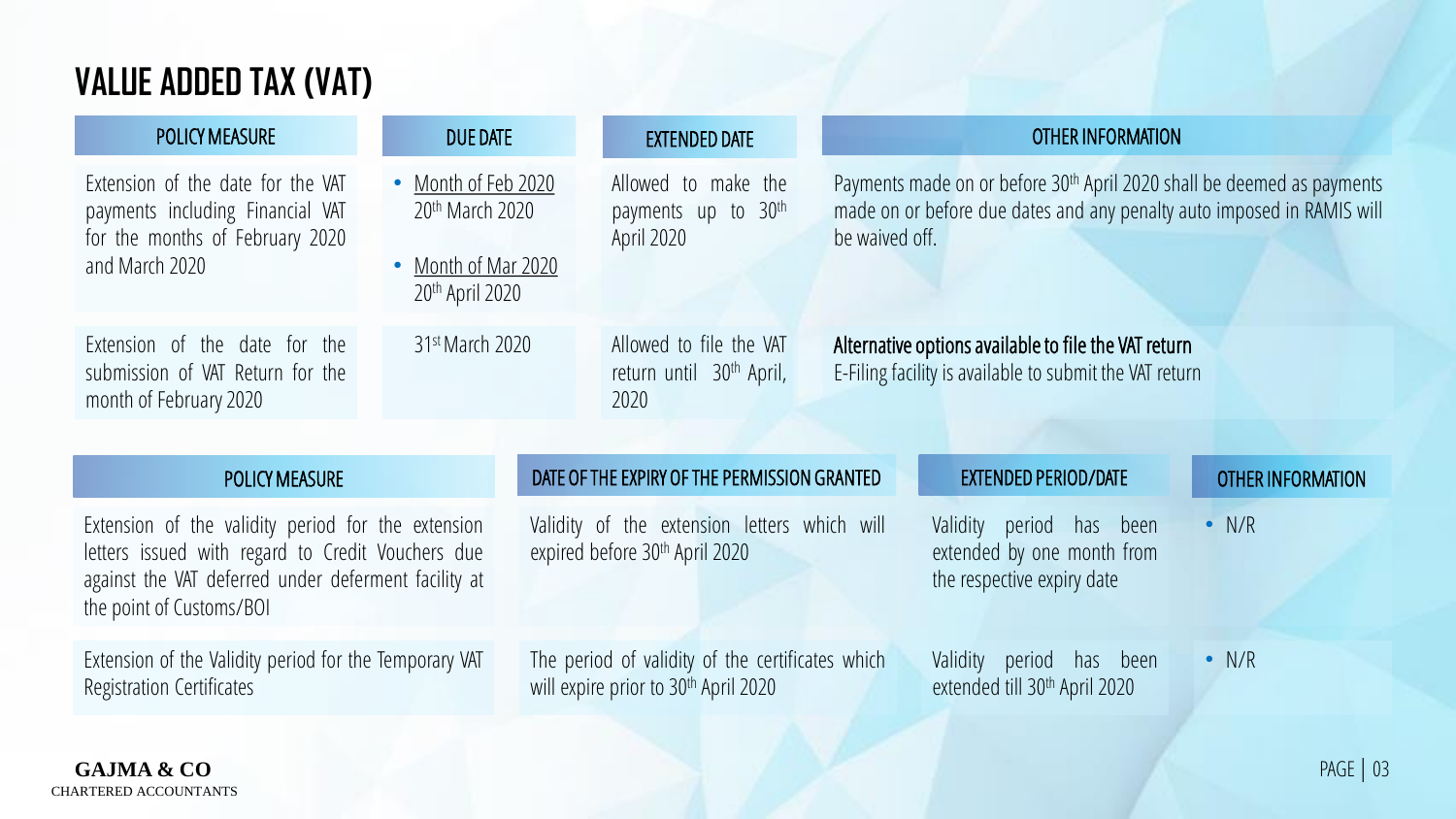# **VALUE ADDED TAX (VAT) (CONTD.)**

Online application to obtain the registration for VAT to clear goods from the Customs

### POLICY MEASURE PERMISSION GRANTED OTHER INFORMATION

### Permanent Registration

Persons who already have a Taxpayer Identification Number (TIN) and who wish to obtain a permanent registration for VAT are requested to apply for permanent VAT registration through e-Services facility available in the IRD Portal www.ird.gov.lk

### Temporary Registration

Persons who already have a TIN and who wish to obtain a temporary registration for VAT are requested to email the scanned image of duly filled application signed by the owner/partner/director of the company together with documents related to the importation and two contact numbers for any clarification if required, to Commissioner (Tax Registration) through nanayakkara.nwpas@ird.gov.lk copying to desilva.apt@ird.gov.lk.

Persons who does not have obtained a TIN are requested to apply for TIN through e-Service facility available in the IRD Web Portal before applying for the temporary registration

Persons who have applied for the VAT registration are requested to inform the acknowledgement number that received via the eservice to any of the following officers.

| <b>Name and Designation</b>                                                     | <b>Email address and telephone</b><br>number |
|---------------------------------------------------------------------------------|----------------------------------------------|
| Mr. M.S. M. Siyaan<br>Senior Commissioner<br>(Taxpayer Services)                | siyaan.msm@ird.gov.lk<br>0773291887          |
| Mrs. D.H.D. Satharasinghe<br>Commissioner (Customer<br>Information Update Unit) | satharasinghe.dhd@ird.gov.lk<br>0714451148   |
| Mr. N.W.P.A.S. Nanayakkara<br>Commissioner (Tax<br><b>Registration Unit)</b>    | nanayakkara.nwpas@ird.gov.lk<br>0761492625   |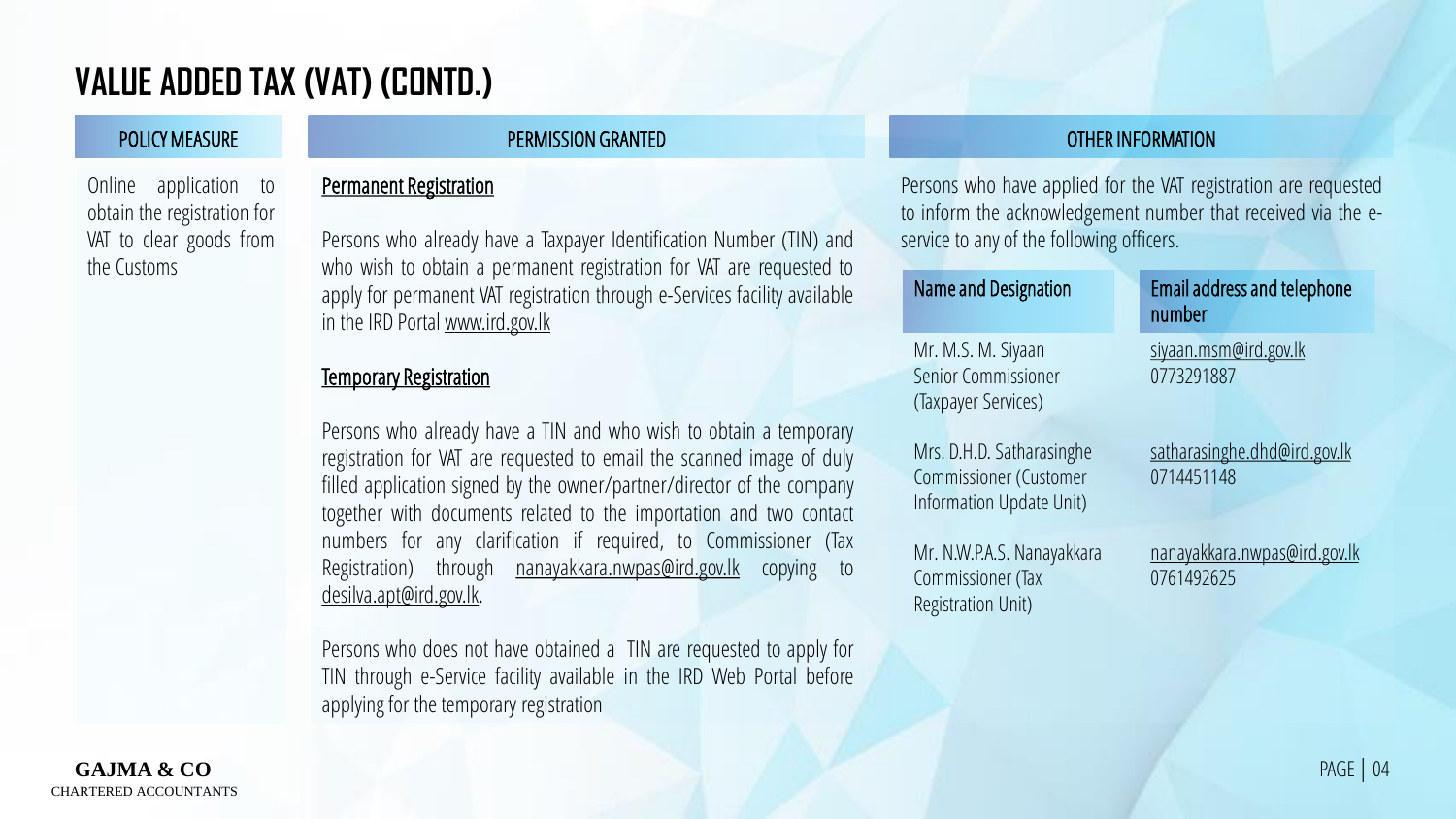# **VALUE ADDED TAX (VAT) (CONTD.)**

Extension of the project period in terms of section 22(7) of the Value Added Tax Act, No. 14 of 2002 (VATAct)

### EXTENDED PERIOD

The period of registration under section 22(7) of the VAT Act will be extended on the written request

### POLICY MEASURE EXTENDED PERIOD AND THE RESERVE TO THE RINFORMATION

- To obtain further extension of the period of registration under section 22(7) of the VAT Act, the following documents are required to submit to the Senior Commissioner (Taxpayer Services) through siyaan.msm@ird.gov.lk.
	- (i) Request letter signed by the owner/partner/director of the company
	- (ii) Scanned image of original of the first approval letter
	- (iii) Scanned image of original of the last issued extension letter
- The period of extension will be updated in the RAMIS system enabling to upload their returns and schedules of VAT and SVAT to the system.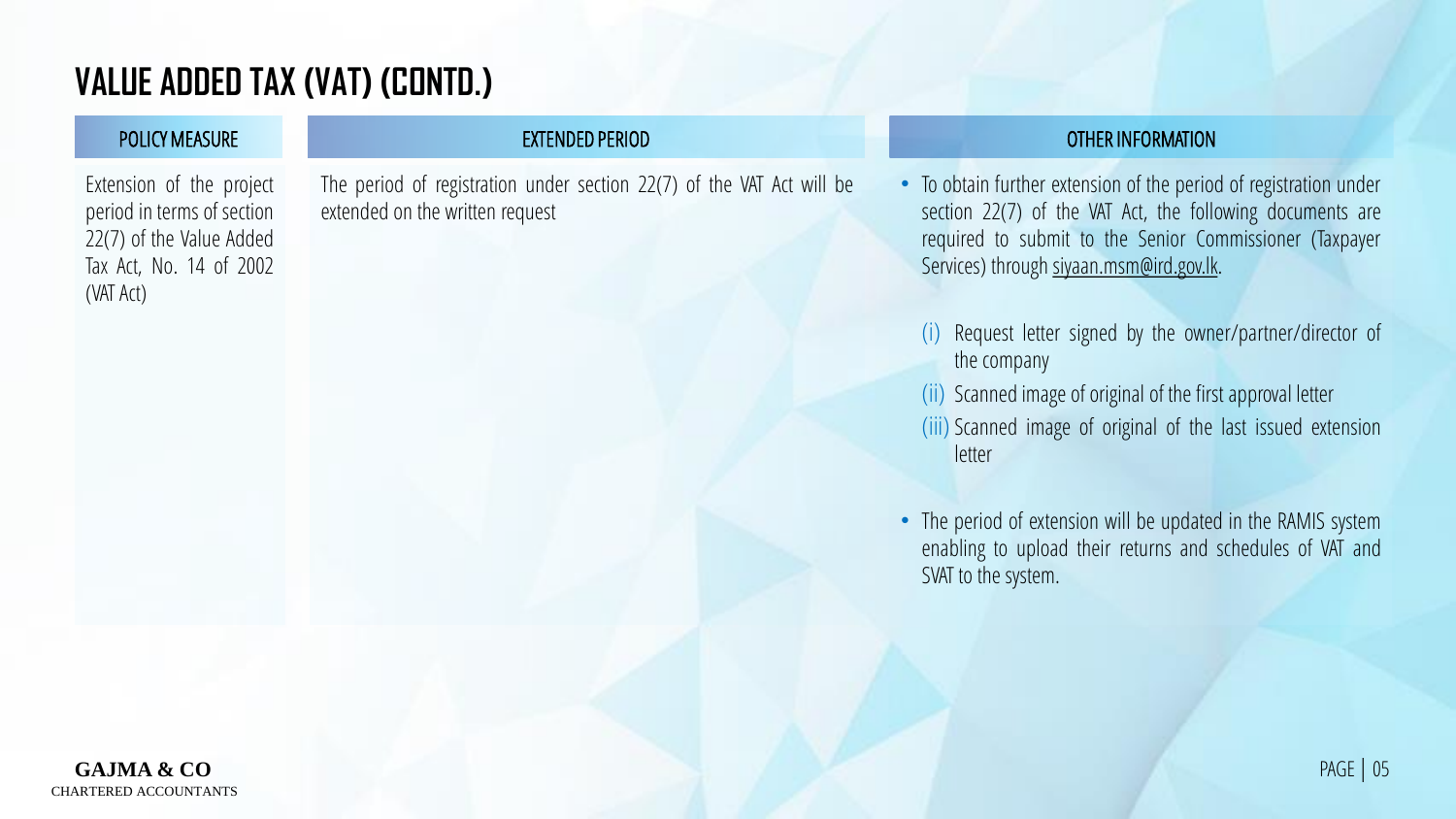# **COMPOUNDED STAMP DUTY**

Extension of the date for the payment and submit the return for the quarter ending March 31, 2020

### DUE DATE EXTENDED DATE

15<sup>th</sup> April 2020 **Allowed** to make the payment and submit the return until 30<sup>th</sup> April, 2020

### POLICY MEASURE THE DUE DATE THE DUE ON THE DUE ON THE DUE OF THE RIVE OTHER INFORMATION

### Applicable persons

Following persons are permitted by the Commissioner General of the Inland Revenue to compound the amount of Stamp Duty:

- any person issuing insurance policies
- any authority issuing license
- any service provider, on the presentation of a claim, demand or request for the payment of any money on the use of a credit card
- any employer employing more than one hundred persons accepting receipts for payments made to the employees
- any other person issuing any other instrument of a category, having regard to the impracticability or inexpediency of stamping instruments of such category, at the time and in the manner prescribed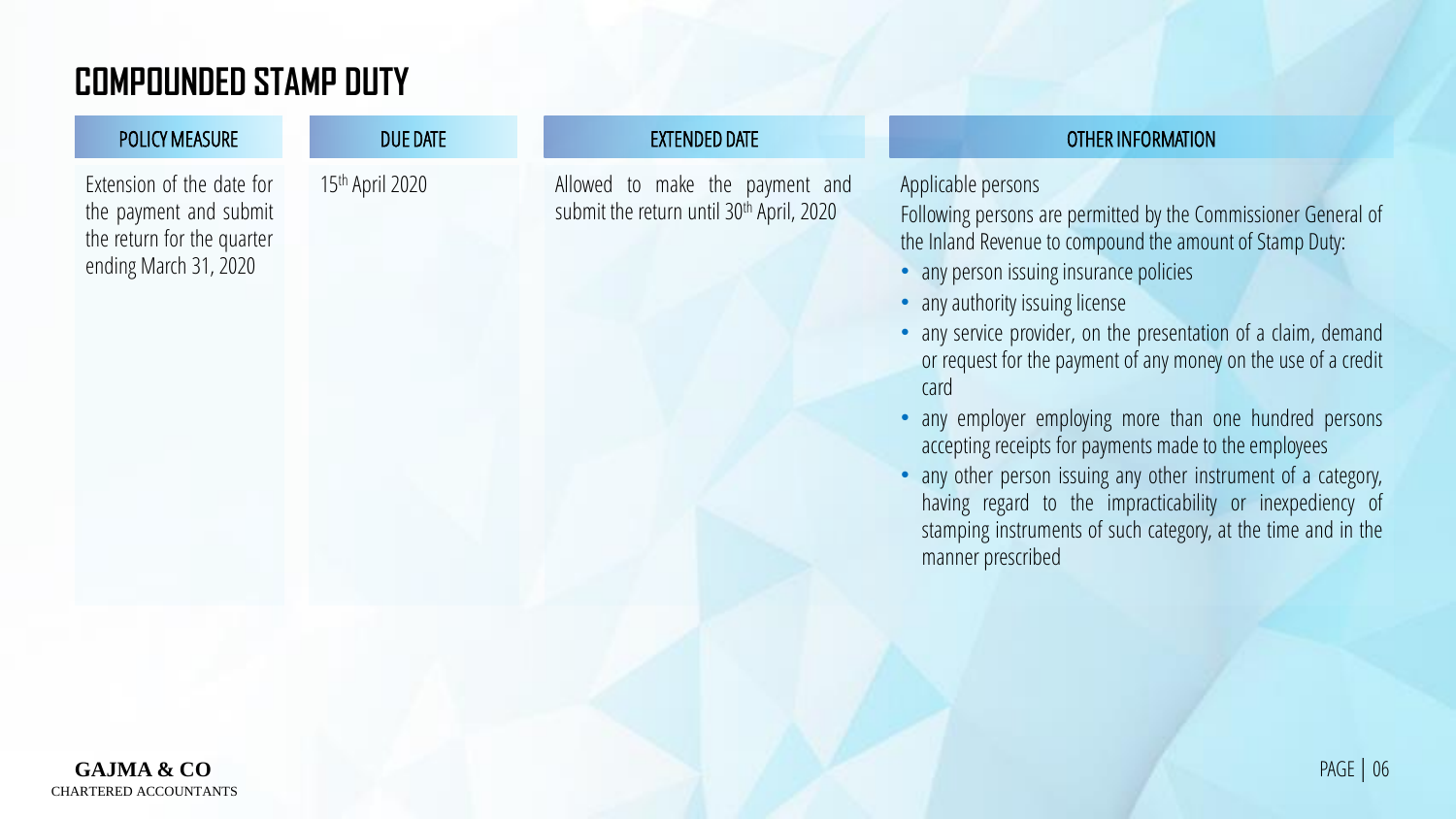## **WITHHOLDING TAX (WHT)**

Extension of the Payment of the WHT for the months of February 2020 and March 2020

• Month of Feb 2020 15<sup>th</sup> March 2020

• Month of Mar 2020 15th April 2020

Allowed to make the payment till 30th April 2020

### POLICY MEASURE **EXTENDED DATE** EXTENDED DATE OTHER INFORMATION

Payments made on or before 30<sup>th</sup> April 2020 shall be deemed as payments made on due dates and any penalty auto imposed by the RAMIS will be waived off.

# **TEMPORARY TAX CLEARANCE CERTIFICATES**

Extension of the validity of the Temporary Tax Clearance Certificates relating to liquor licenses

### DATE OF THE EXPIRY OF THE PERMISSION GRANTED

Period of the validity which will be expired before June 30, 2020

### EXTENDED DATE

Validity period has been extended until 30th June, 2020

### POLICY MEASURE THE PERMISSION EXTENDED DATE THE RESERVED OTHER INFORMATION

This extension of the validity of the tax clearance certificate has been granted with the awareness of the Commissioner-General of Excise.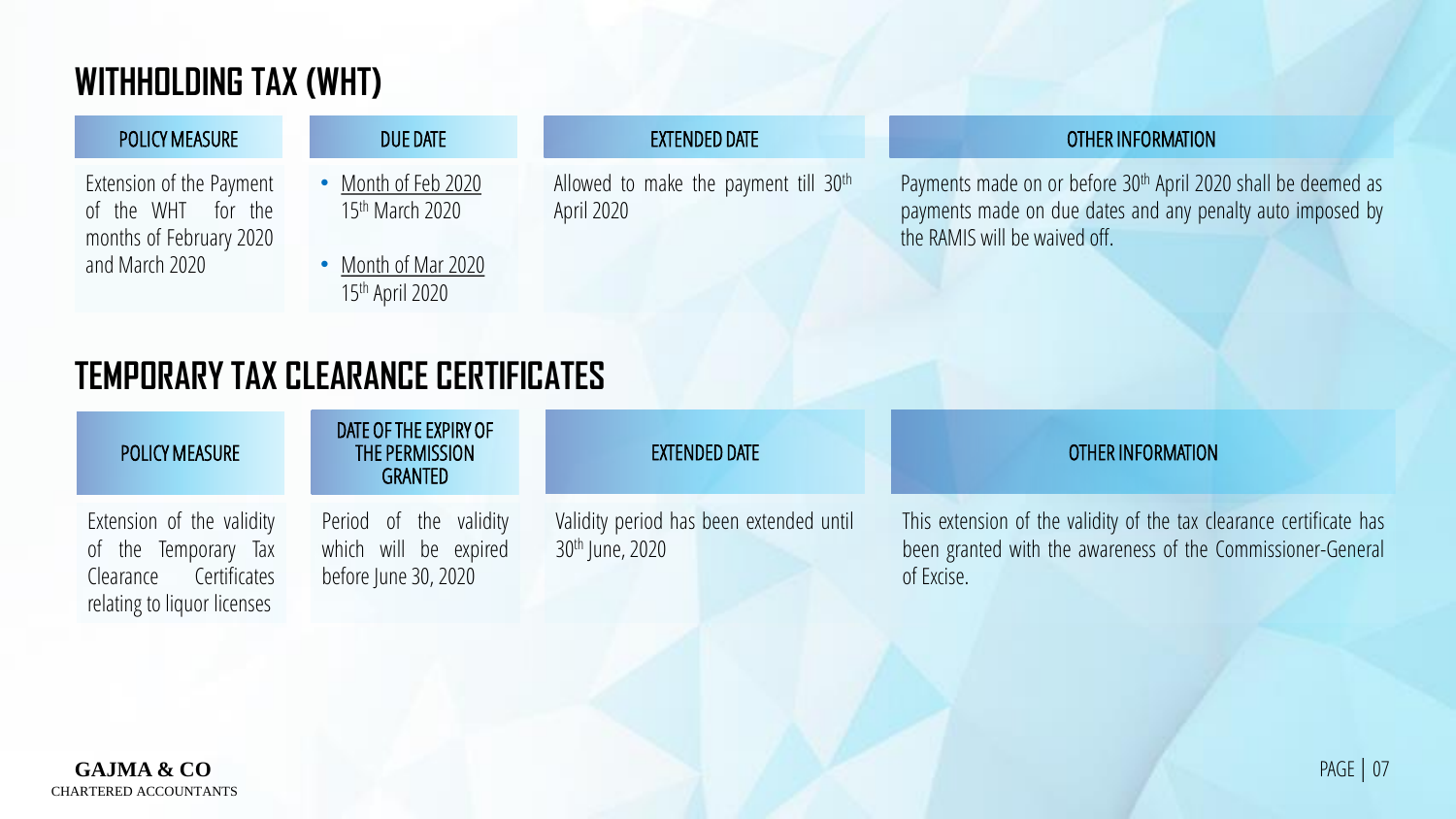# **ECONOMIC SERVICE CHARGE (ESC)**

|--|

Due date for the submission of the ESC return for the year of assessment 2019/2020

### DUE DATE

20<sup>th</sup> April 2020 The Department of Inland revenue has not issued any notice extending the due date

### EXTENDED DATE OTHER INFORMATION

Guidelines of e- filling of ESC return has been uploaded to the web portal of the Department of Inland Revenue - Please refer http://www.ird.gov.lk/en/eServices/sitepages/Filing%20of%20ret urn.aspx?menuid=180102

# **DONATIONS TO COVID – 19 HEALTHCARE AND SOCIAL SECURITY FUND**

### POLICY MEASURE

To grant tax relief for the donations made to COVID – 19 Healthcare and Social Security Fund

President's Media Division has announced that donations to COVID – 19 Healthcare and Social Security Fund have been exempted from taxes

### RELIEF GRANTED OTHER INFORMATION

- A special account had been opened at the Corporate Branch of the Bank of Ceylon under the account number of 85737373 to grant the donation to the fund.
- Local as well as foreign donors have been invited to make contributions to the Fund.
- Donations to COVID 19 Healthcare and Social Security Fund have been exempted from foreign exchange regulations.
- Deposits can be made through cheques or telegraphic transfers.
- Further details can be obtained from Mr. K.B. Egodawela, Director General (Administration) through 0112354354.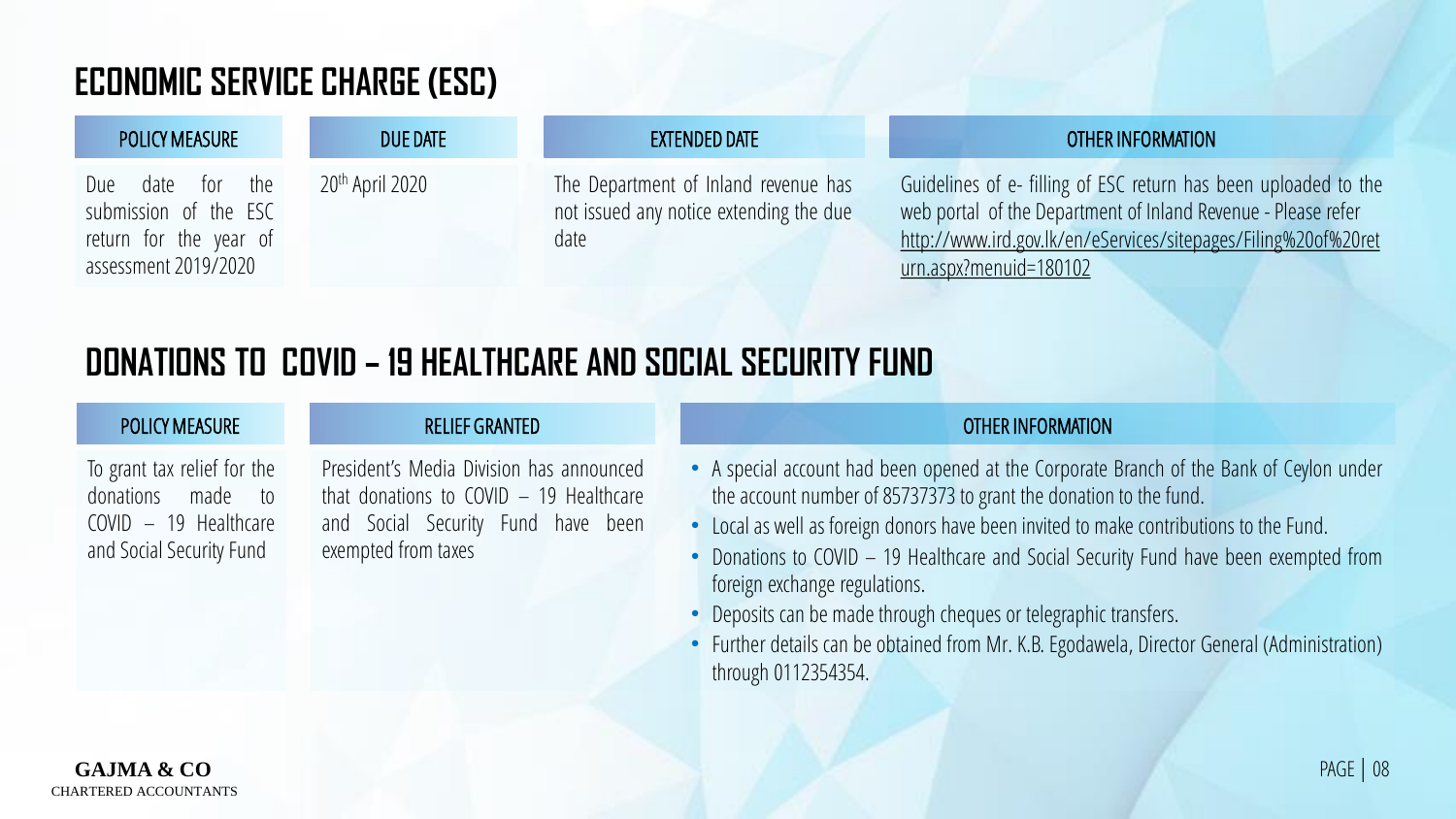## CHARTERED ACCOUNTANTS **GAJMA & CO**

If you need further details about the overview of tax policy measures, please contact us:

Mr. N. R. Gajendran – Senior Partner Mobile: +94 777 799 273 Email: [gaj.gajen@yahoo.com](mailto:gajen@gajmasl.com)

Mr. H. D. E. C. Jayasekara – Partner Mobile: +94 718 207 216 Email: [jayasekara@gajmasl.com](mailto:jayasekara@gajmasl.com)

Mr. J. Gajendran – Partner Mobile: +94 777 777 265 Email: [jithendrangaj@gmail.com](mailto:jithendrangaj@gmail.com)

Our team will be sure to keep you up to date with developments in a fast moving and challenging situation.

**GAJMA & CO** CHARTERED ACCOUNTANTS